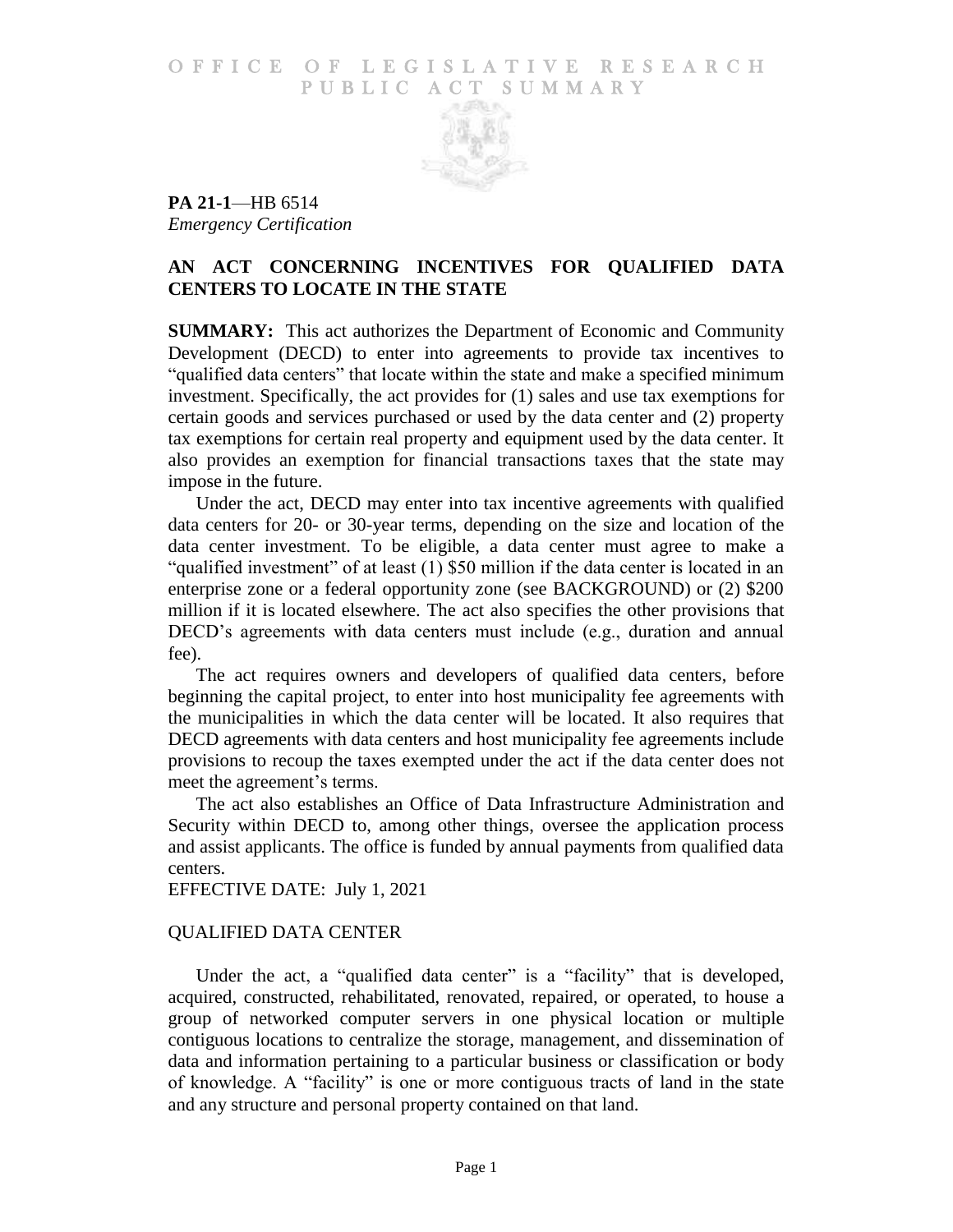#### TAX INCENTIVE APPLICATION AND AGREEMENTS

Under the act, any person (individual or various entity types) who anticipates it will own, operate, or be a colocation tenant in a qualified data center may apply to DECD, in a form and manner the commissioner prescribes, to enter into an agreement for the tax exemptions authorized by the act.

An "owner" is a person that holds a leasehold estate in excess of 50 years or a fee title to a facility. An "operator" is a person that contracts with a qualified data center's owner to operate the data center. And a "colocation tenant" is a person that contracts with a qualified data center's owner or operator to use or occupy all or part of the center for at least two years.

### *Applicant Eligibility*

Under the act, the applicant must demonstrate to the DECD commissioner's satisfaction that the (1) facility that will be developed, acquired, constructed, rehabilitated, renovated, repaired, or operated will be used as a qualified data center and (2) data center will make the required qualified investment by the fifth anniversary of the date an agreement is effective.

*Qualified Investment.* Under the act, the minimum qualified investment is (1) \$50 million if the data center is in an enterprise zone or a federal opportunity zone or (2) \$200 million if it is located elsewhere. "Qualified investment" means the aggregate, nonduplicative "eligible qualified data center costs" spent by a qualified data center's owner, operator, and colocation tenant. Larger qualified investments may be eligible for a longer agreement duration (see below).

"Eligible qualified data center costs" are expenditures made on or after July 1, 2021, for the development, acquisition, construction, rehabilitation, renovation, repair, or operation of a facility to be used as a qualified data center. The term specifically includes the cost of land, buildings, site improvements, modular data centers, lease payments, site characterization and assessment, engineering services, design services, and data center equipment acquisition and related permitting. It does not include expenditures made in connection with real or personal property located outside the facility's boundaries.

### *Agreement Provisions*

If the applicant meets the act's eligibility requirements and the DECD commissioner approves the application, the commissioner must enter into an agreement, which must include terms the act prescribes, as described below.

*Agreement's Duration.* The agreement generally must be for a 20-year term from the agreement's effective date, which may be in the year in which the center's construction, rehabilitation, renovation, or repair begins. However, the commissioner must extend the term to 30 years if the data center makes a qualified investment of at least (1) \$200 million and the data center is in an enterprise zone or federal opportunity zone or (2) \$400 million and is located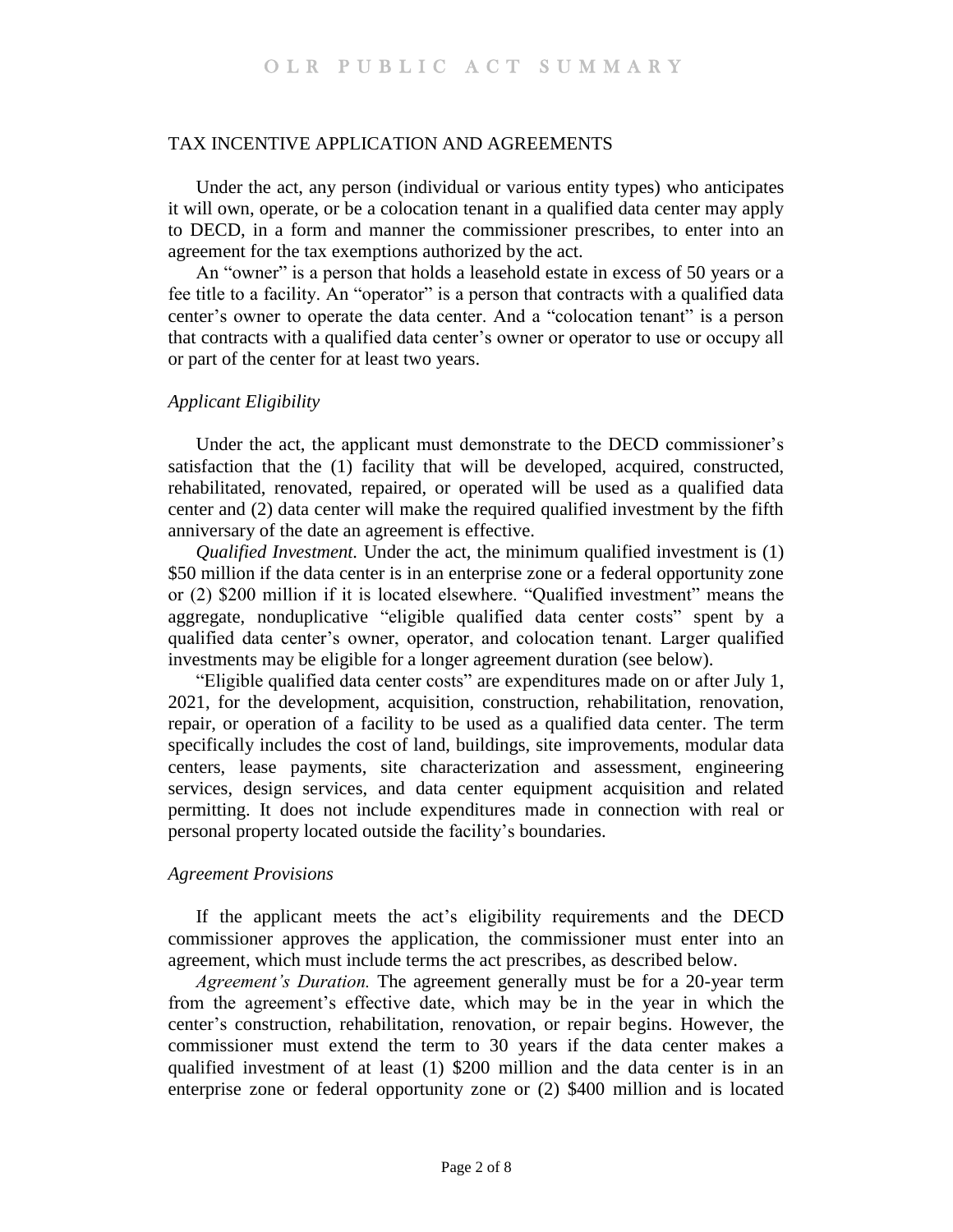elsewhere.

*Qualifying Period.* The agreement must include a five-year qualifying period, starting on the agreement's effective date, for the applicant to reach the applicable qualified investment.

*Annual Fee*. The agreement must require the data center to pay an annual fee to cover the administrative and operating costs of the Office of Data Infrastructure Administration and Security, which the act establishes (see below). The commissioner sets the fee, which cannot be more than \$50,000. The center must pay the fee during each year of the qualifying period or until the qualified investment is reached, whichever is earlier.

*Capital Project Description.* The agreement must include a detailed description of the capital projects that are the subject of the agreement.

*Application of Terms.* The agreement, for its duration, must also apply to any (1) subsequent owner of the data center, (2) operator of that data center or the operator's affiliate, or (3) colocation tenant, as long as the facility continues to be used as a qualified data center.

*Clawback Provisions.* The agreement must include provisions for the assessment and payment of taxes exempted under the agreement, as well as the rates and amounts of penalties and interest, if the DECD commissioner determines that the agreement's or qualified data center's requirements are not being met or have not been met.

# OFFICE OF DATA INFRASTRUCTURE ADMINISTRATION AND **SECURITY**

The act establishes an Office of Data Infrastructure Administration and Security within DECD. The office must (1) serve as the liaison between applicants and qualified data centers and other state agencies; (2) assist applicants and qualified data centers from the preapplication phase to the post-operational stage; and (3) seek to ensure coordinated, efficient, and timely responses to applicants and qualified data centers.

### FINANCIAL TRANSACTION TAX EXEMPTION

The act exempts qualified data centers from any financial transaction tax or fee that Connecticut may impose on trades of stock, bonds, derivatives, and other financial products. (Currently, Connecticut does not impose such a tax or fee.) The exemption applies to data centers that enter into agreements with DECD and make the required investments for a 30-year agreement (i.e., \$200 million or \$400 depending on the center's location), as well as data center operators, affiliates, or colocation tenants.

This exemption applies for a 30-year period starting on the date the construction, rehabilitation, renovation, or repair of a facility is completed. The DECD commissioner may incorporate the act's financial transaction tax exemption into an agreement it enters under the act or amend an existing agreement with a qualified data center to include the exemption.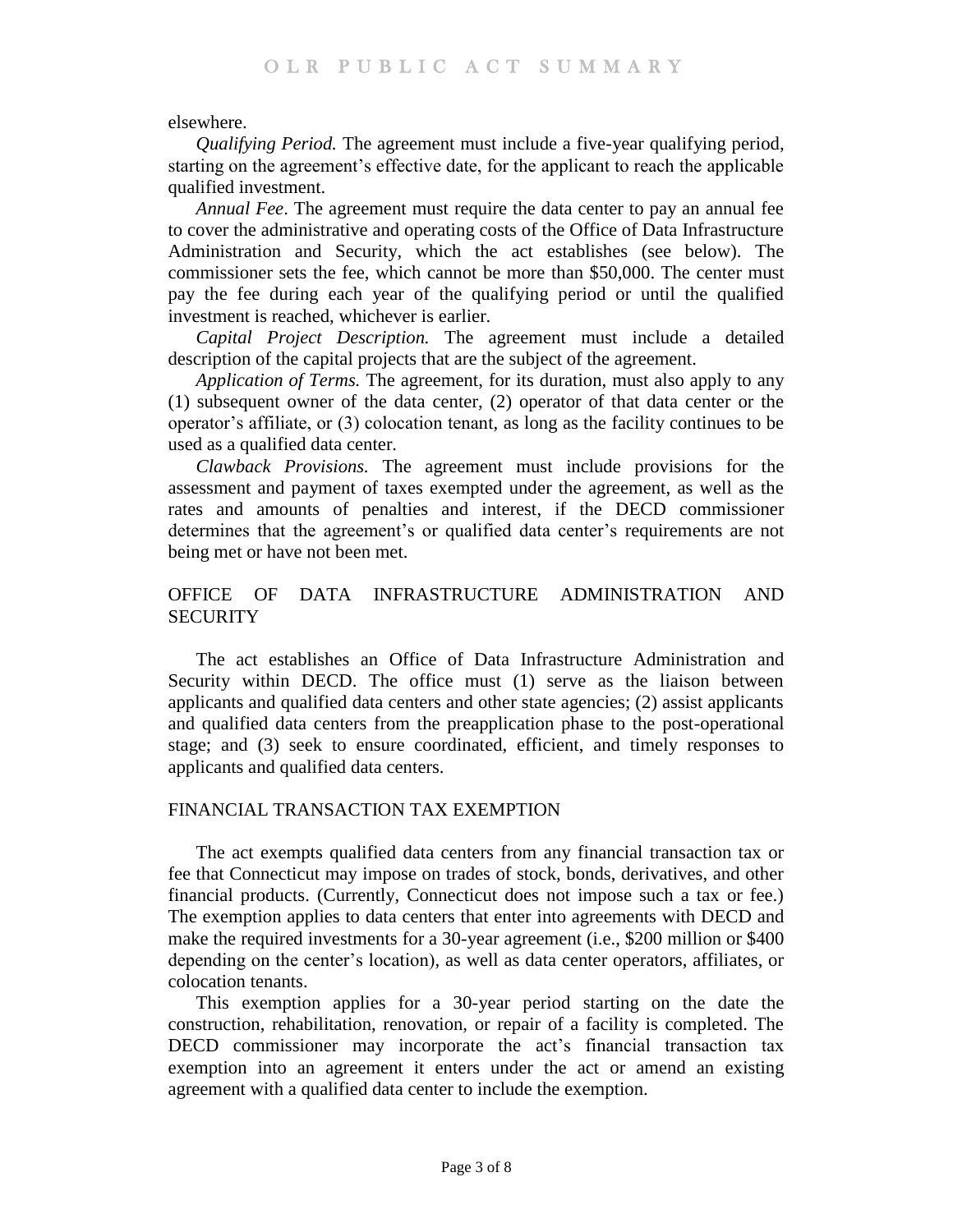### SALES AND USE TAX EXEMPTIONS

The act authorizes certain sales and use tax exemptions for those that enter into an agreement with DECD. DECD must notify the Department of Revenue Services (DRS) commissioner of any person that has entered into an agreement, and DRS must provide the person with a certificate that exempts the person, and any of their contractors or subcontractors, from the sales and use tax for specified sales and uses. The act specifically authorizes them to use the certificate for eligible sales and uses and allows the seller to rely on the certificate.

### *Eligible Sales and Uses*

Under the act, the exemption applies to:

- 1. the sale of and the storage, use, or other consumption in the state of "qualified data center equipment" (a) acquired for incorporation into a facility used or to be used as a qualified data center or (b) used and consumed in developing, acquiring, constructing, rehabilitating, renovating, repairing, or operating such a facility;
- 2. the sale of and the acceptance, use, or consumption in the state of any taxable service that is used and consumed in developing, acquiring, constructing, rehabilitating, renovating, repairing, or operating such a facility; and
- 3. all electricity used by the qualified data center.

*Qualified Data Center Equipment.* Under the act, "qualified data center equipment" means computer equipment, software, and hardware purchased or leased for data processing, storage, retrieval, or communication, including:

- 1. computer servers, routers, connections, chassis, networking equipment, switches, racks, fiber optic and copper cables, trays, conduits, and other enabling machinery, equipment and hardware, regardless of whether they are affixed to or incorporated into real property;
- 2. equipment used in computer equipment or software operation for a qualified data center's benefit, including component parts, replacement parts, and upgrades, regardless of whether they are affixed to or incorporated into real property;
- 3. equipment necessary for electricity transformation, generation, distribution, or management that is required to operate computer servers and related equipment, including substations, generators, uninterruptible energy equipment, supplies, conduits, fuel piping and storage, cabling, duct banks, switches, switchboards, batteries, and testing equipment;
- 4. equipment needed to cool and maintain a controlled environment for operating computer servers and other qualified data center equipment, including chillers, mechanical equipment, refrigerant piping, fuel piping and storage, adiabatic and free cooling systems, cooling towers, water softeners, air handling units, indoor direct exchange units, fans, ducting, and filters;
- 5. water conservation systems, including equipment designed to collect,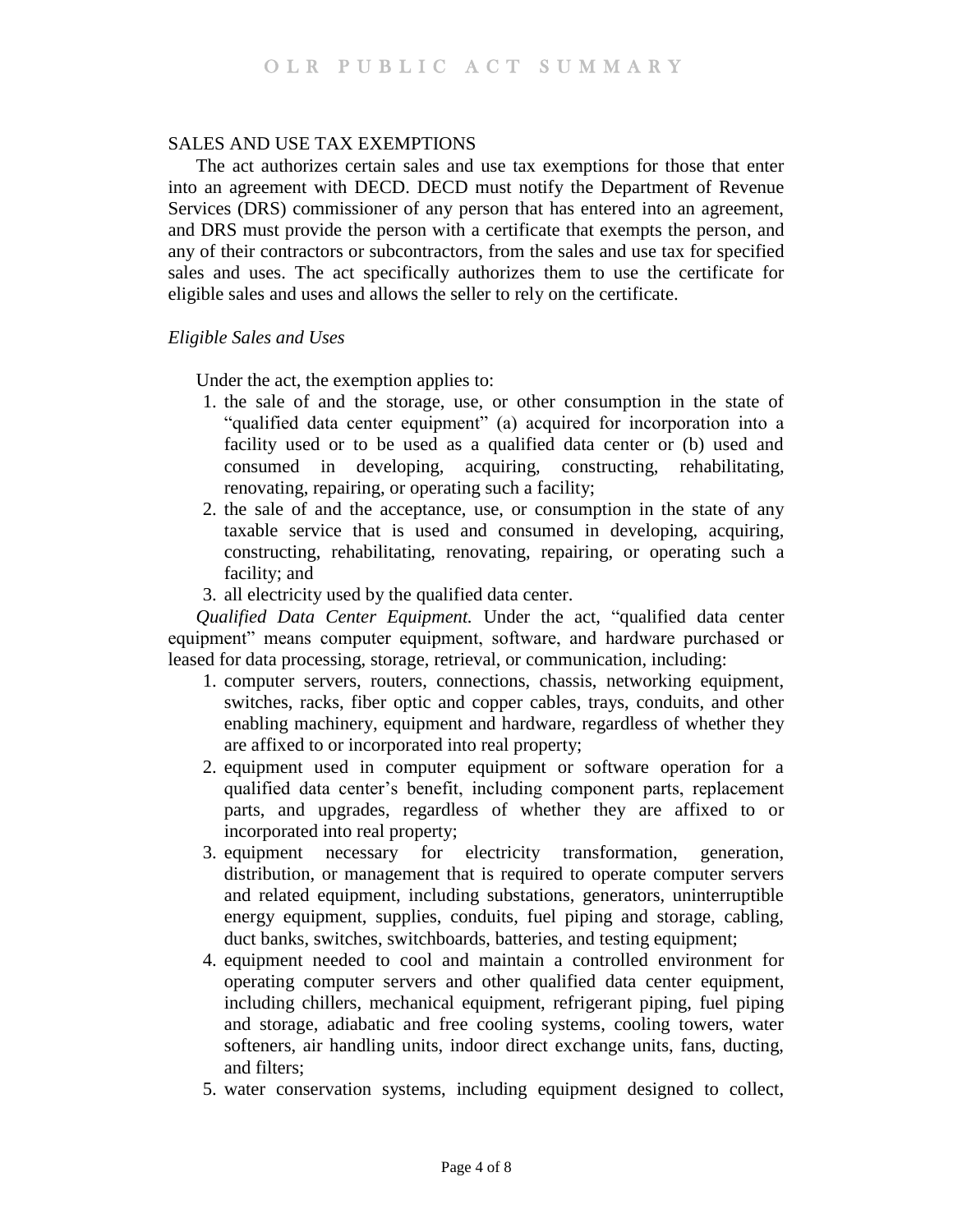conserve, and reuse water;

- 6. conduit, ducting, and fiber optic and copper cables located outside the qualified data center that are directly related to connecting one or more qualified data center locations;
- 7. monitoring equipment and security systems;
- 8. modular data centers and preassembled components of any items described above, including components used in the manufacturing of modular data centers; and
- 9. any other personal property, not including motor vehicles, that is essential to qualified data center operations or that is acquired for incorporation into or used or consumed in a center's operation.

### *Duration and Application of Certificate*

The certificate applies for the duration of the agreement to:

- 1. any additional building or structure at a qualified data center to be developed, acquired, constructed, rehabilitated, renovated, repaired, or operated to house a group of networked computer servers, regardless of whether it was contemplated at the time of entering the agreement and
- 2. any additional qualified data center equipment, services, and electricity acquired or used by the data center after the agreement was entered into.

### *Recourse if Agreement Terms are not Met*

If the DECD commissioner terminates an agreement entered into under the act because he determines that the requirements of the agreement or of a qualified data center are not being met or have not been met, the commissioner must notify the DRS commissioner.

DRS may then collect the sales and use tax (including penalties or interest) that become due and owing as a result of the agreement's termination by taking any action that he can currently take to collect money owed to the state. He (or another authorized agent) can levy on the property or sign a warrant to seize data center property. Additionally, the attorney general may start civil proceedings to collect the tax.

From the last day of the month preceding the tax's due date until the tax is paid, the tax plus the interest and penalty act as a lien against any of the qualified data center's real estate. The commissioner may record a lien certificate on the land records in the town where the property is located. However, the lien is not effective against a bona fide purchaser or the interest of any qualified encumbrancer. And after the tax has been paid, if any interested party asks, the commissioner must file a certificate discharging the lien on the same land record.

Under the act, the attorney general can foreclose the lien by bringing an action in the Superior Court of the judicial district where the property is located. If located in two or more districts, the attorney general may file suit in either one. The court can limit the redemption period, order the property sold, or issue any other equitable decree.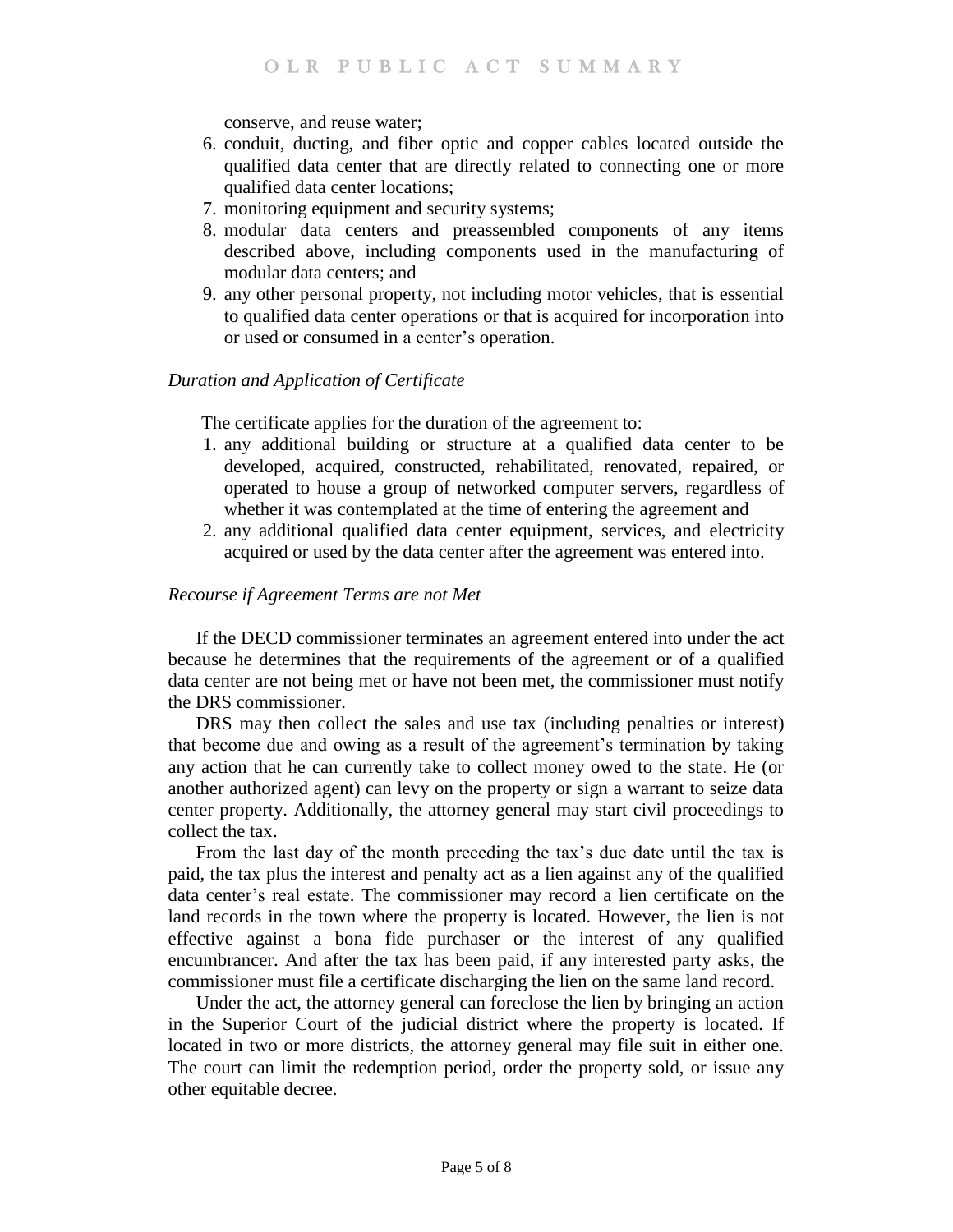### PROPERTY TAX EXEMPTIONS

The act also provides property tax exemptions for those that enter into an agreement with DECD under the act. The DECD commissioner must notify each municipality in which a facility subject to an agreement is located and identify the person with which the commissioner has entered into an agreement as well as the agreement's effective date and property tax-related terms.

### *Exempt Property*

The property tax exemption applies to (1) real property, buildings, or structures within or at a qualified data center and (2) "enterprise information technology equipment" used by the data center. "Enterprise information technology equipment" means:

- 1. hardware that supports computing, networking, or data storage functions, including servers and routers;
- 2. networking systems equipment that supports computing, networking, or data storage functions and has an industry designation as equipment within the enterprise class or data center class of networking systems; and
- 3. generators and other equipment used to ensure an uninterrupted power supply for these hardware and networking systems.

#### *Duration and Application of Exemption*

The exemption applies for the duration of the agreement to:

- 1. any additional building or structure at a qualified data center to be developed, acquired, constructed, rehabilitated, renovated, repaired, or operated to house a group of networked computer servers, regardless of whether it was contemplated at the time of entering the agreement;
- 2. any additional enterprise information technology equipment the data center acquires and uses after the agreement was entered into; and
- 3. any additional facility acquired by the owner of a qualified data center for the development, construction, rehabilitation, renovation, repair, or operation of a qualified data center after the agreement was entered into, as long as the owner enters into a negotiated host municipality fee agreement (see below) for each additional facility.

### *Host Municipality Fee Agreement*

The act prohibits developers and owners from beginning data center facility construction, rehabilitation, renovation, or repair until the owner enters into a negotiated host municipality fee agreement with the municipality in which the facility is located (i.e., the host municipality). The owner must also enter into such an agreement for each additional facility that will become a qualified data center that it acquires. If a facility is in contiguous municipalities, the owner must enter into an agreement with each host municipality.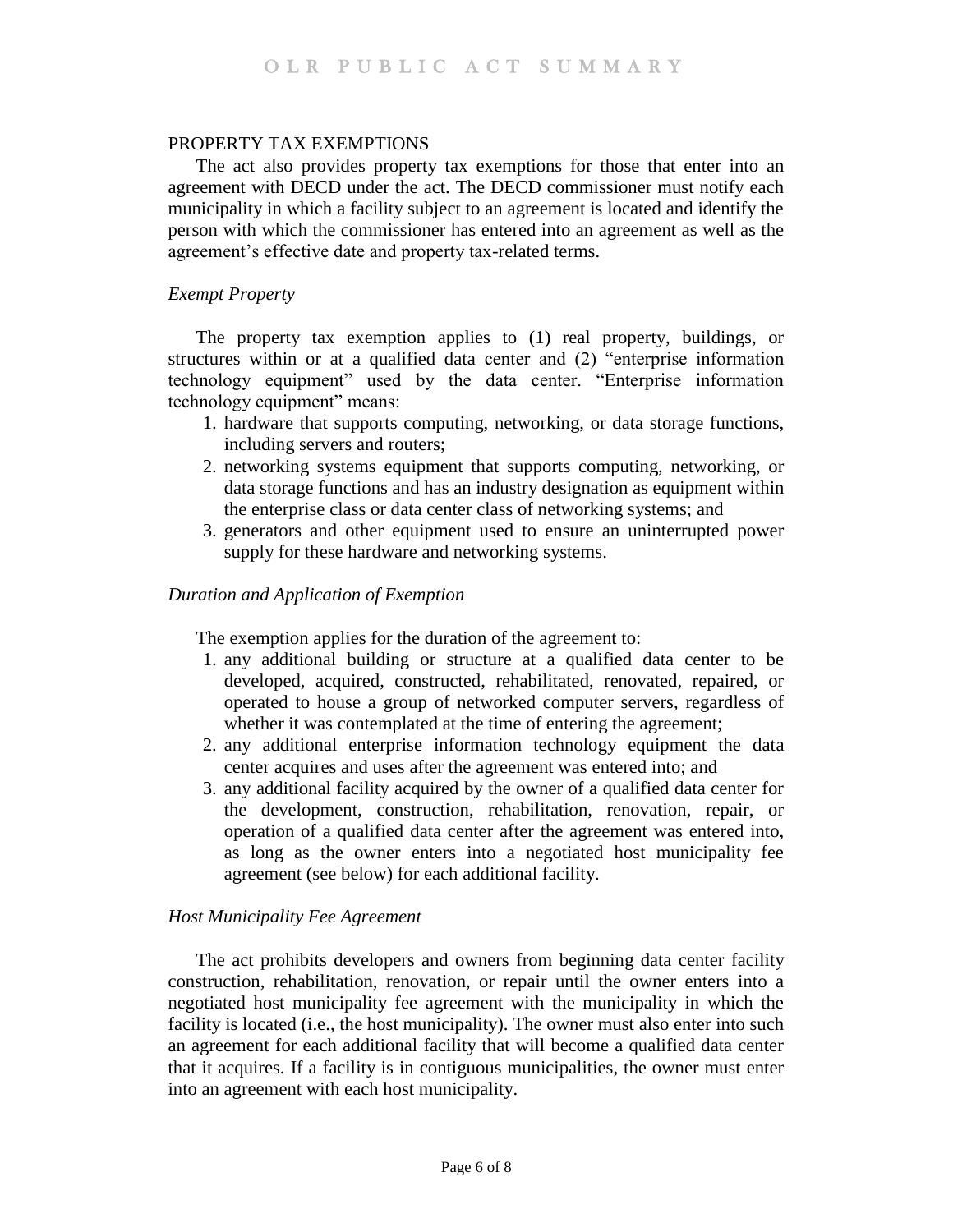*Recourse if Fee Agreement Terms Not Met.* Each fee agreement must include provisions for assessing and paying property taxes exempted under the DECD agreement if the host municipality's legislative body determines that the fee agreement terms are not being or have not been met. The provisions must include rates or amounts of penalties and interest to be imposed.

If the host municipality's legislative body makes that determination, the host municipality's chief elected official must notify the qualified data center. The data center must cure the noncompliance within 180 days after the notice. If the legislative body determines that the noncompliance has not been cured, the fee agreement is terminated.

Upon the fee agreement's termination, the qualified data center, the owner of the property on which the center is located, or the owner's successors or assigns are subject to property tax and liable for taxes on any property that was exempted under the DECD agreement, from the date of noncompliance or the date the DECD agreement is terminated, as applicable. The liability is attached to the property as a charge thereon, and the tax and any related penalty and interest is due, payable, and collectible as other municipal taxes and subject to the same liens and collection processes.

*Termination in Event of DECD Agreement Termination.* If the DECD commissioner determines that the requirements of a qualified data center's agreement are not being or have not been met and terminates the agreement, the commissioner must notify the host municipality's chief elected official. Under the act, when DECD terminates its agreement, the host municipality fee agreement is also terminated. The host municipality may then use any remedy authorized by state statutes to secure its interests and recover the amount of any fee, tax, penalty, and interest that become due to the host municipality because of the agreement's termination (see above).

# BACKGROUND

# *Federal Opportunity Zone Program*

The federal Opportunity Zone program, created as part of the 2017 federal Tax Cuts and Jobs Act (P.L. 115-97), is designed to spur economic development and job creation in distressed communities by providing federal tax benefits for private investments in the zones. The program's tax benefits are available to investors that reinvest gains earned on prior investments in a qualified opportunity zone fund that invests in zone businesses. Investors may receive additional tax benefits if they hold their investments in the fund for at least five, seven, or 10 years.

Connecticut has 72 opportunity zones in 27 municipalities that were approved by the U.S. Treasury Department in 2018.

# *Enterprise Zones*

The enterprise zone program offers various tax incentives and other benefits